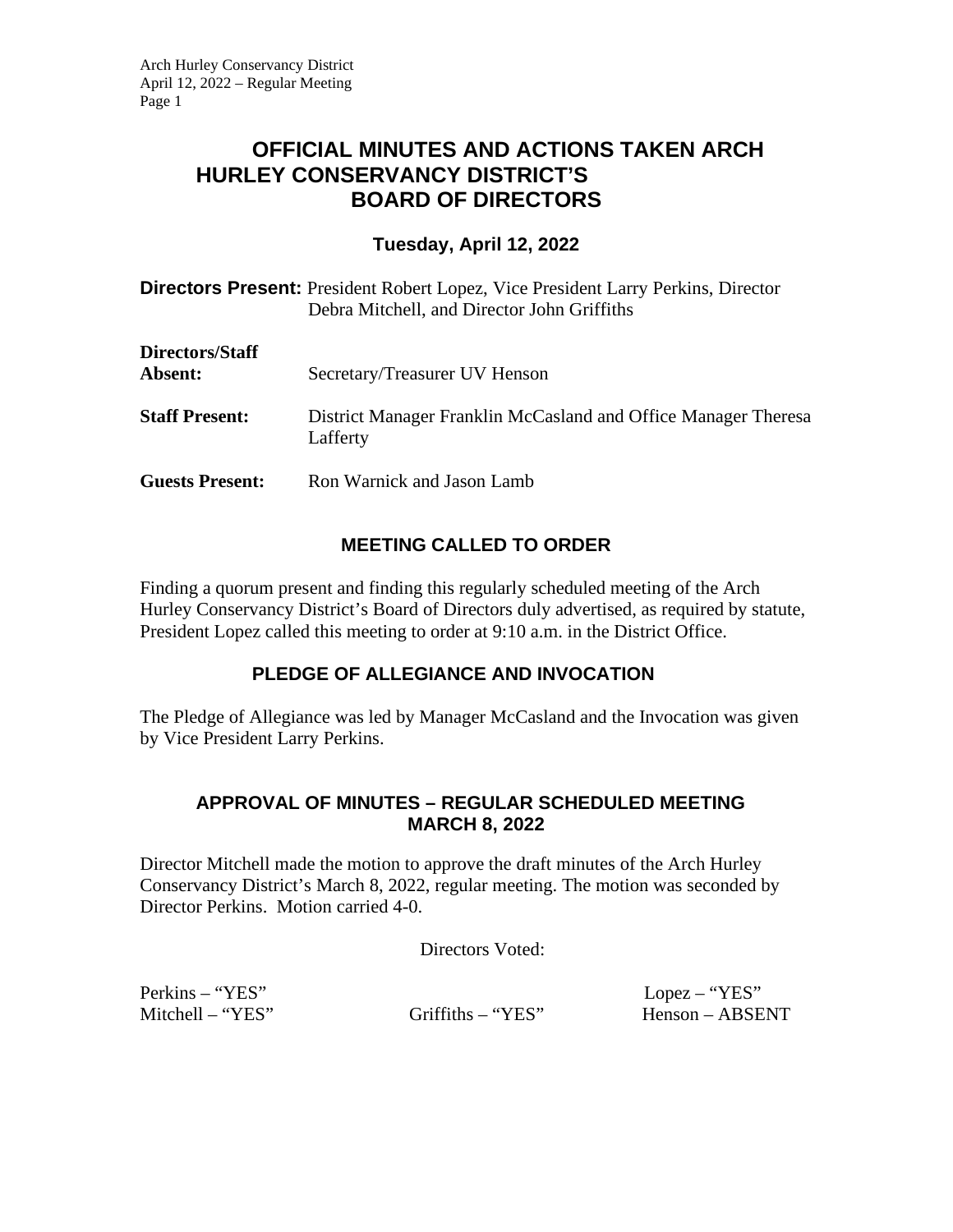## **MANAGER'S REPORT**

Today the Conchas Lake elevation is 4,160.5 feet. Last year at this time the elevation of Conchas Lake was 4,159.25 feet. Conchas Lake received 531 acre-feet of inflow for March. The evaporation and other losses were 1,699 acre-feet.

All of the AHCD cell phones have been upgraded to the new 5G towers.

AHCD is down to six employees between the water department and maintenance department. Two are out with medical issues. I am going to start advertising for seasonal help to get us through the summer.

Dan Austin was here working on the AHCD 2021 audit. He plans to have the audit finished this month or the first part of May.

### **REVIEW CONCHAS LAKE ELEVATION AND YEAR TO DATE SNOWPACK IN THE CANADIAN BASIN**

Manager McCasland stated that the elevation of Conchas Lake is at 4,160.5 feet and reviewed Snow Pack on the Canadian Basin reports with the board.

# **SET WATER ALLOCATION FOR THE 2022 WATER SEASON**

Director Mitchell made the motion not to allocate any water at this time. The motion was seconded by Director Griffiths. Motion carried 4-0.

The board will continue to review monthly snowpack reports regarding the Canadian Basin and review any stream inflow into Conchas Lake.

Directors Voted:

Perkins – "YES" Lopez – "YES" Mitchell – "YES" Griffiths – "YES" Henson – ABSENT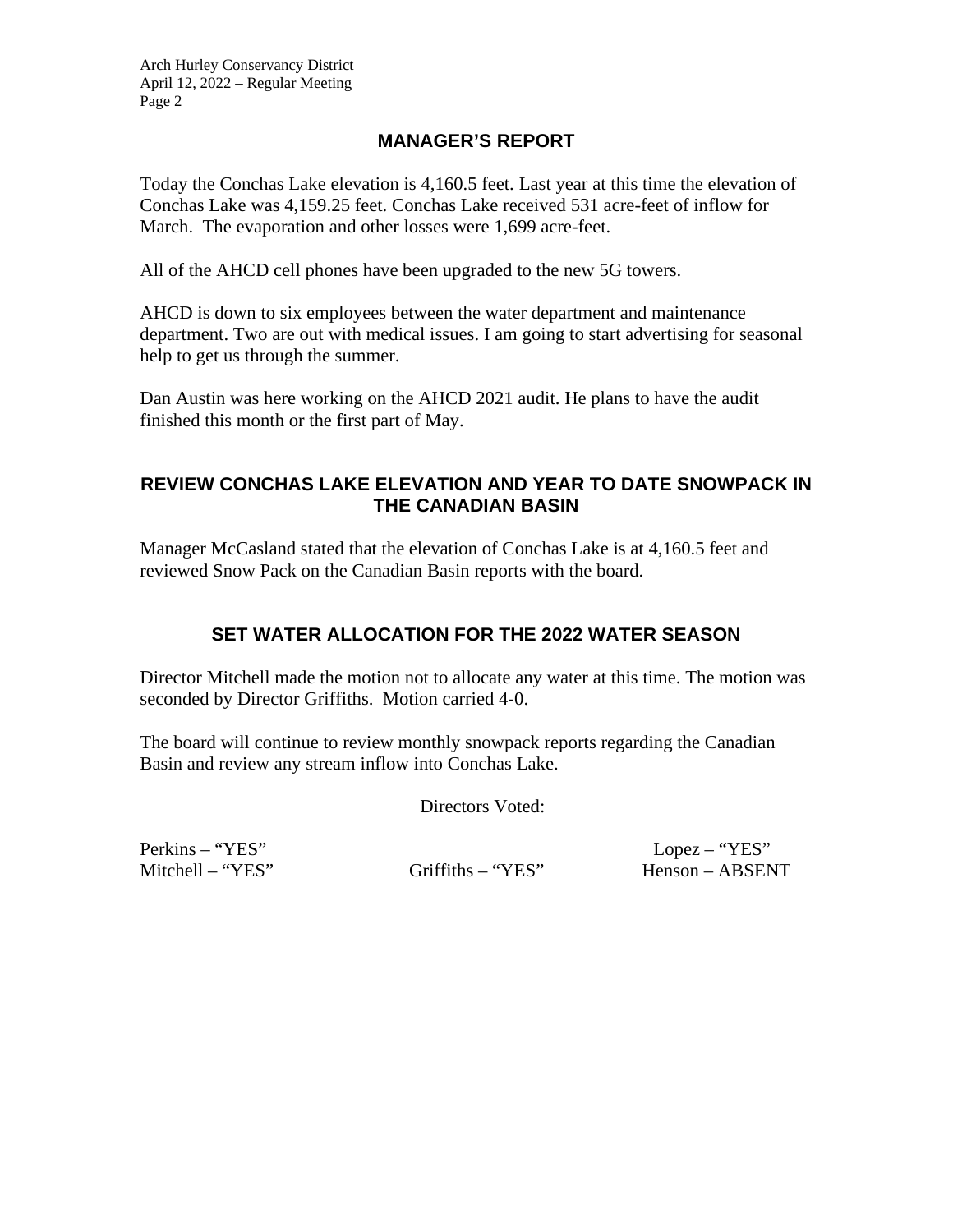#### **APPROVAL OF 1ST QUARTER DFA FINANCIAL REPORTS**

Director Perkins made the motion to approve 1<sup>st</sup> Quarter DFA Financials Reports and submit the reports to DFA. The motion was seconded by Director Griffiths. Motion carried 4-0.

Directors Voted:

Perkins – "YES" Lopez – "YES"

Mitchell – "YES" Griffiths – "YES" Henson – ABSENT

## **APPROVE RESOLUTION #2022-004 AHCD BUDGET FOR NM PROPERTY TAX DEPARTMENT TO ESTABLISH MILLS**

Director Mitchell made the motion to approve Resolution #2022-004 AHCD Budget for N.M. Property Tax Department to establish mills. The motion was seconded by Director Perkins. Motion carried 4-0.

Directors Voted:

Perkins – "YES" Lopez – "YES"

Mitchell – "YES" Griffiths – "YES" Henson – ABSENT

# **UPDATE ON 2022 CAPITAL OUTLAY REQUEST & BOND SALE IN JUNE**

Manger McCasland informed the board that AHCD has submitted the bond questionnaire for Calendar Year 2022 for \$35,000. Bonds will be sold in June.

### **U.S. FISH AND WILDLIFE ADDED THE PEPPERED CHUB TO THE ENDANGERED SPECIES LIST ON THE CANDIAN RIVER**

Manager McCasland informed the board the Peppered Chub has now been added to the endangered species list.

The U.S. Fish and Wildlife Service also designated 872 miles of the chub's current habitat as critical, meaning additional restrictions would be imposed to protect the fish's environment.

That includes 197 miles of the upper South Canadian River and Revuelto Creek in Quay County that crosses into Texas, along with 400 miles in Texas and Oklahoma and another 275 miles in Oklahoma's Cimarron River.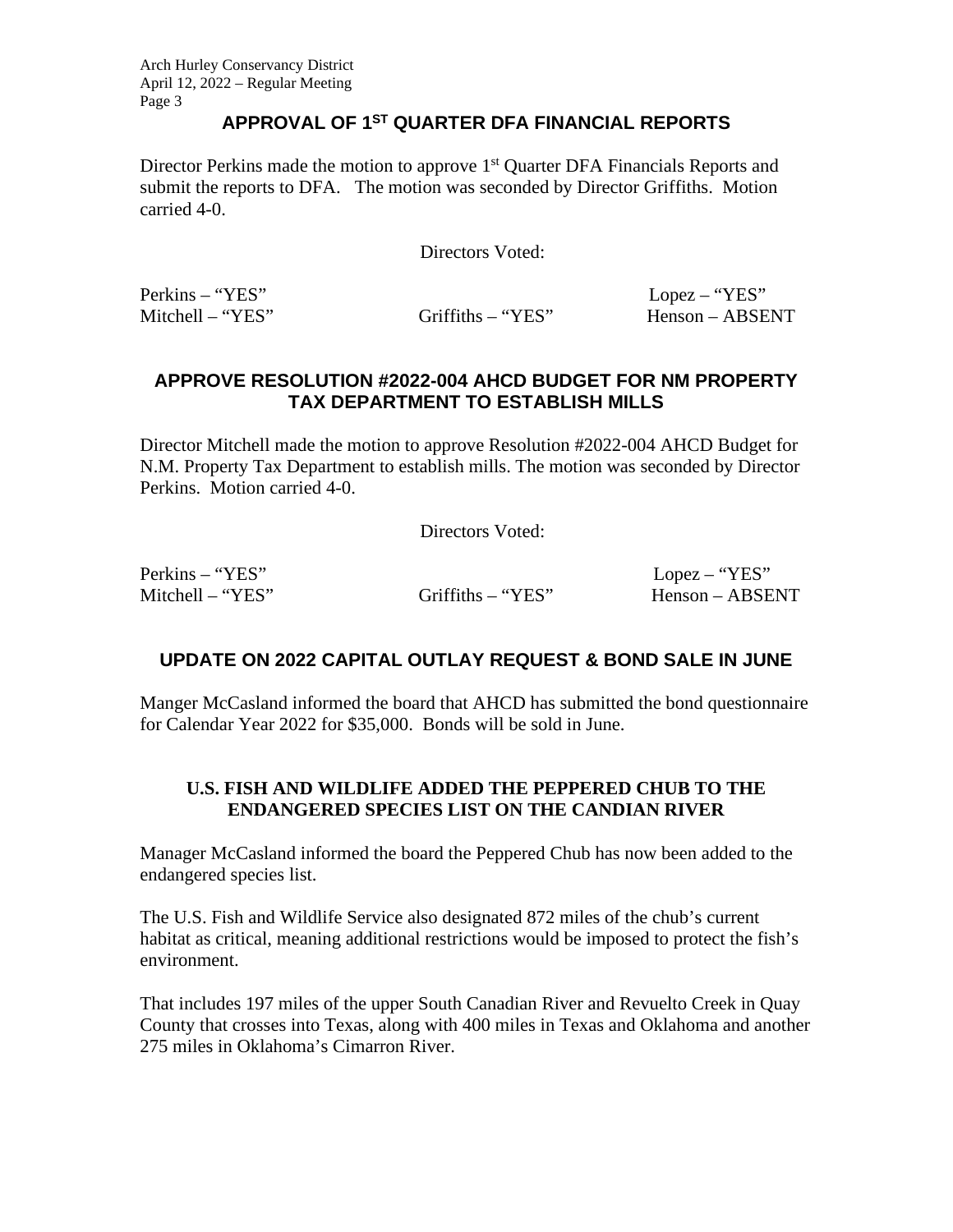#### **VISITOR COMMENTS**

Quay County Extension Agricultural Agent, Jason Lamb, announced there will be a Range & Weed Management Workshop on Thursday, April 14, 2022, located at the Quay County Fairgrounds. This workshop will give participants two CEUs for their applicator license.

#### **DIRECTOR COMMENTS**

None.

#### **EXECUTIVE SESSION**

Director Perkins made the motion to go into executive session to discuss personnel matters. The motion was seconded by Director Griffiths. Motion carried 4-0. A roll call was taken and each of the directors voted yes. Directors went into executive session at 9:37 a.m.

Directors Voted:

Perkins – "YES" Lopez – "YES"

Mitchell – "YES" Griffiths – "YES" Henson – ABSENT

#### **EXECUTIVE SESSION**

Director Griffiths made the motion to come out of the executive session. The motion was seconded by Director Perkins. Motion carried 4-0. A roll call was taken and each of the directors voted yes. Directors came out of the executive session at 10:08 a.m. There was no action taken during the executive session.

Directors Voted:

Perkins – "YES" Lopez – "YES"

Mitchell – "YES" Griffiths – "YES" Henson – ABSENT